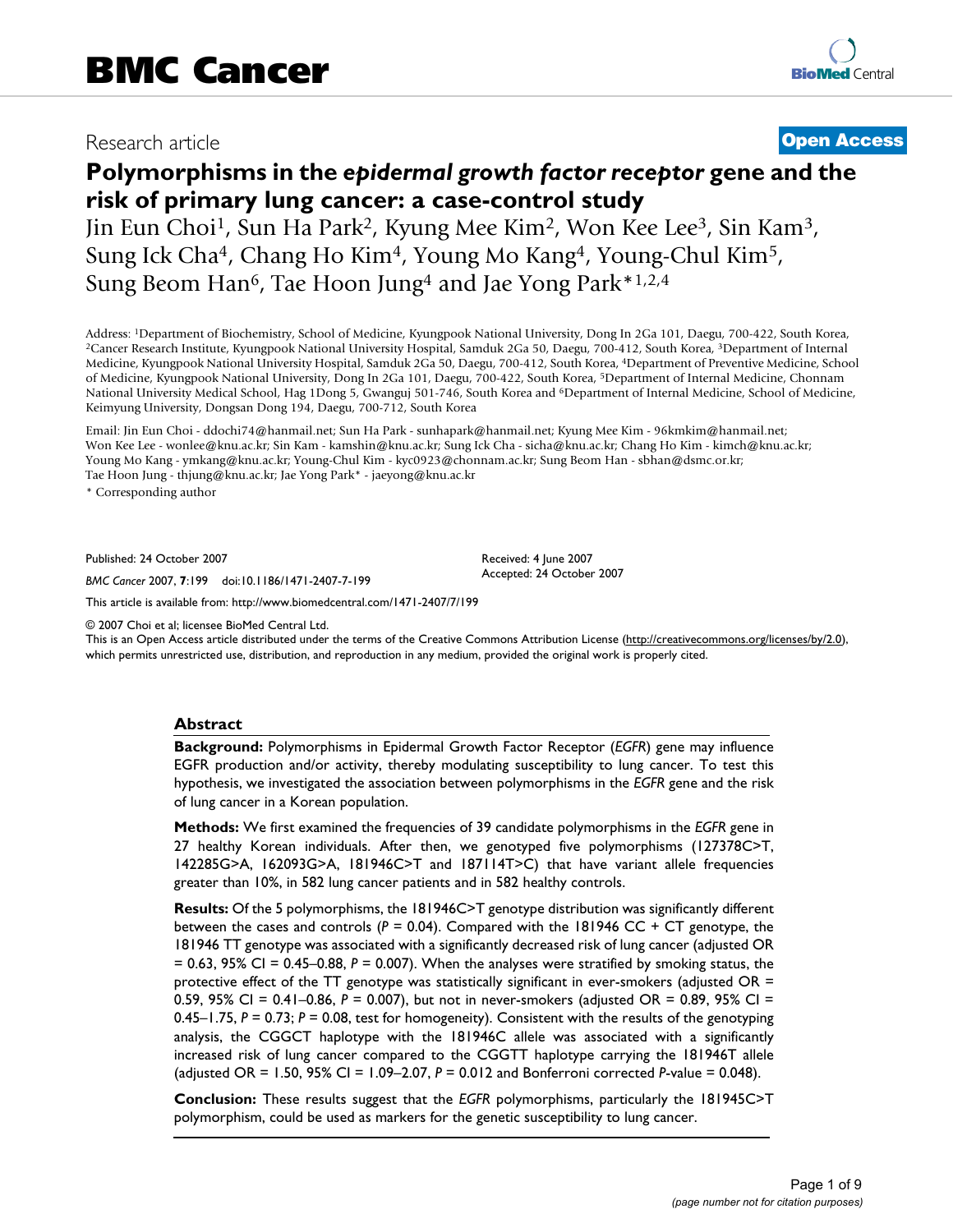# **Background**

The development and progression of lung cancer is a multi-step process characterized by the accumulation of multiple genetic and epigenetic alterations, that results in perturbations of cell-regulatory and growth-control pathways [1,2]. The epidermal growth factor receptor (EGFR) driven pathway is known to be one of the known important oncogenic signang cascades in lung cancer [2-4].

The EGFR is a tyrosine kinase receptor that belongs to the ERBB family, and it mediates the intracellular effects of growth factors such as EGF, transforming growth factor  $\alpha$ and neuregulins. The activation of EGFR via overexpression of the receptor and/or ligands or its structural alteration, affects a number of processes important to cancer development and progression, including cell proliferation, apoptosis, angiogenesis, and metastasis [5-7].

Single nucleotide polymorphisms (SNPs) are the most common sources of human genetic variation, and they may contribute to an individuals' susceptibility to cancer. Several studies have demonstrated that some variants affect either the expression or activities of various enzymes, and that they are therefore associated with the risk of cancer development [\[8-](#page-7-0)11]. Several polymorphisms in the *EGFR* gene have been reported [12-16] and deposited into public databases [17]. Although the functional effects of these polymorphisms have not yet been fully elucidated, we hypothesized that some of these variants may have an effect on EGFR expression or activity, and therefore may play a role in modulating the susceptibility to lung cancer. To test this hypothesis, we performed a case-control study to investigate the association between *EGFR* genotypes/haplotypes and the risk of lung cancer.

# **Methods**

# *Identification and selection of polymorphisms*

Among the candidate polymorphisms in the *EGFR* gene, we initially captured 39 SNPs in the promoter region, all exons including intron-exon boundaries (10 bp of the introns on either side) and the 3'-UTR of the gene because variants in these regions are most likely to affect gene function (Table 1). We then examined the frequencies of the captured SNPs in a preliminary study that included 27 healthy controls and 27 lung cancer cases. Among the 39 captured SNPs, seven SNPs [127378C>T (rs2072454), 142232C>T (rs17336800), 142285G>A (rs11543848), 151904T>A (rs17290169), 162093G>A (rs10251977), 181946C>T (rs2293347), and 187114T>C (rs884225)] had minor allele frequencies greater than 10% in the 54 subjects. The 142232C>T and 151904T>A were completely or near completely linked with the 142285G>A. Thus five SNPs (127378C>T, 142285G>A, 162093G>A, 181946C>T and 187114T>C) were chosen for the association study.

# *Study population*

This case-control study included 582 lung cancer patients and 582 healthy controls (Table 2), and the details of the study population have been described previously [18,19]. In brief, the eligible cases included all patients who were newly diagnosed with primary lung cancer between January 2001 and June 2002 at Kyungpook National University Hospital, Daegu, Republic of Korea. There were no age, gender, histological, or stage restrictions, but patients with a prior history of cancer were excluded from the study. The cases included 270 (46.4%) squamous cell carcinomas, 205 (35.2%) adenocarcinomas, 97 (16.7%) small cell carcinomas, and 10 (1.7%) large cell carcinomas. The control subjects were randomly selected from a pool of healthy volunteers who visited the general health check-up center at Kyungpook National University Hospital during the same period. A total of 3065 (1598 males and 1467 females) of 5578 healthy subjects agreed to participate in this study (participation rate, 54.9%). Compared with subjects that refused to participate, enrolled subjects showed similar sex (% of male, 52.5% versus 52.1%;  $P = 0.80$ ) and age (52.2  $\pm$  11.4 versus 52.1  $\pm$  11.3; *P* = 0.80) distributions. From 3065 healthy volunteers, we randomly selected 582 control subjects that were frequency-matched (1:1) to the cases based on sex and age ( $\pm$ 5 years). All of the cases and the controls were ethnic Koreans and they resided in Daegu City or the surrounding regions. This study was approved by the institutional review board of the Kyungpook National University Hospital, and written informed consent was obtained from each participant.

# *EGFR genotyping*

Genomic DNA was extracted from peripheral blood lymphocytes by proteinase K digestion and phenol/chloroform extraction. The *EGFR* 127378C>T, 142285G>A (R521K), 162093G>A (N158N), 181946C>T (Q787Q) and 187114T>C genotypes were determined using a PCR-RFLP assay. PCR primers were designed based on the Gen-Bank reference sequence (accession no. [NT\\_033968\)](http://www.ncbi.nih.gov/entrez/query.fcgi?db=Nucleotide&cmd=search&term=NT_033968). The PCR primers for 127378C>T, 142285G>A, 162093G>A, 181946C>T and 187114T>C polymorphisms were 5'- ATTGCGGGACTCTTGTTCGC-3' (forward) and 5'- CGCCACTGGATGCTCTCCG (mutated A→G)C-3' (reverse); 5'-TCCCTGCTCTGTCACTGACT-3' (forward) and 5'-T AACAACAACCTGGAGCCTT-3' (reverse); 5'- TGCCTCACCTCCACCGTGG (mutated C→G)A-3' (forward) and 5'-GCACGCACACACATATCCCC-3' (reverse); 5'-ATTGG CAAACACACAGGCAC-3' (forward) and 5'- CTGCTGAAGAA GCCCTGCTG-3' (reverse); and 5'- AGAAACGGAGGGGATGGAAT-3' and 5'-AGGTATTCCA-CATTCT CAGC-3' (reverse), respectively. PCR reactions were performed in a 20 µl reaction volume containing 100 ng genomic DNA, 10 pM of each primer, 0.2 mM dNTPs, 10 mM Tris-HCl (pH 8.3), 50 mM KCl, 2.5 mM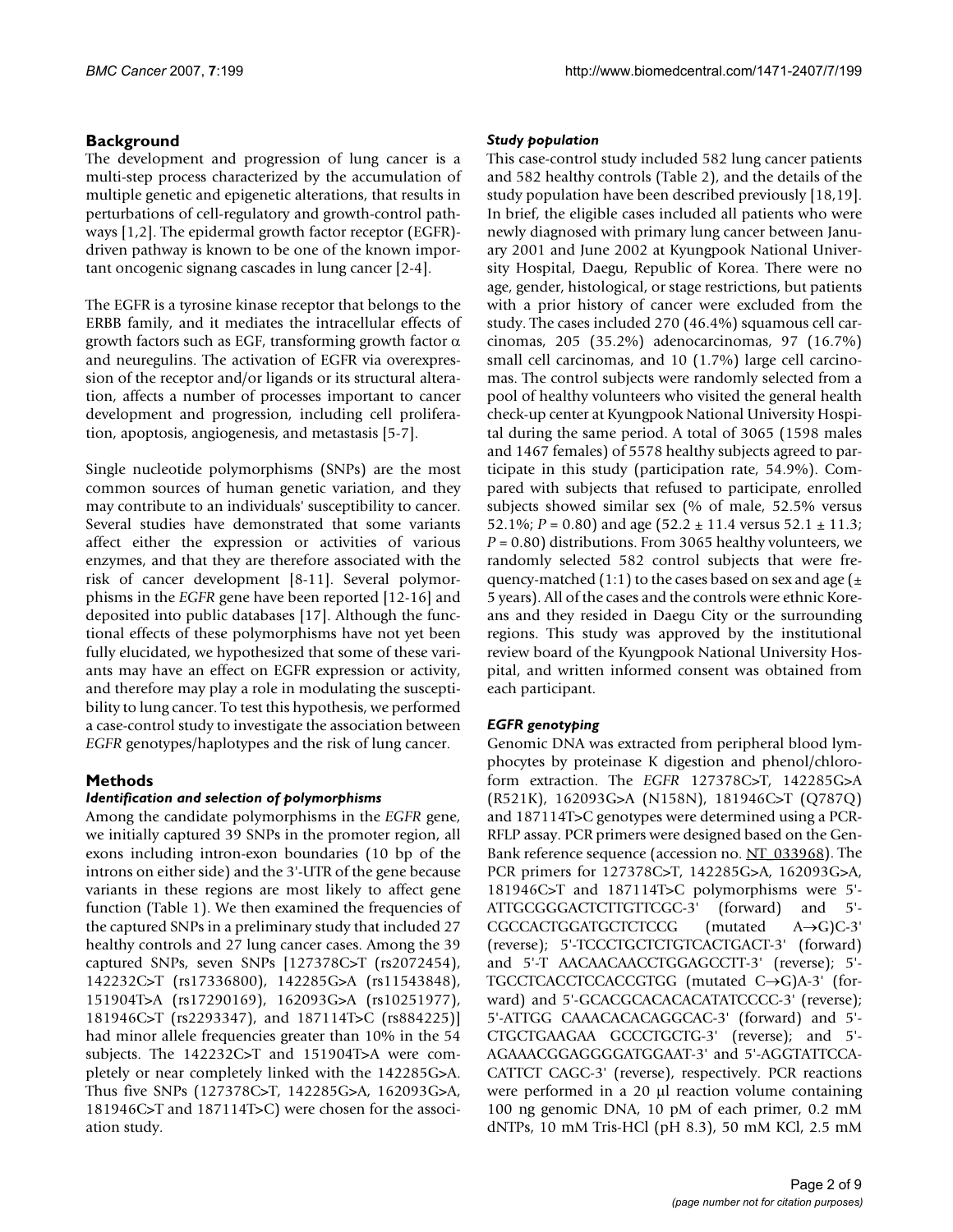|                     |                                             |                     | Variant allele frequency <sup>†</sup> |                          |                                             |                |                  |
|---------------------|---------------------------------------------|---------------------|---------------------------------------|--------------------------|---------------------------------------------|----------------|------------------|
| Region <sup>†</sup> | Nucleotide (amino acid) change <sup>†</sup> | SNP ID <sup>+</sup> | Korean (27 controls/27 cases)         | Global                   | Caucasian                                   | Asian          | African American |
| Promoter            | $-1433C > T$                                | rs I 7335689        | 0.00/0.00                             | 0.017                    | 0.00                                        | 0.00           | 0.042            |
|                     | -1298G>A                                    | rs17335696          | 0.00/0.00                             | 0.006                    | 0.00                                        | 0.00           | 0.042            |
|                     | -1247G>A                                    | rs6593197           | 0.00/0.00                             | $\blacksquare$           | 0.00                                        | 0.00           | 0.104            |
|                     | -1225G>A                                    | $\blacksquare$      | 0.00/0.00                             | $\overline{a}$           | 0.023                                       | 0.00           | 0.00             |
|                     | -759C>A                                     | rs759171            | 0.00/0.00                             | 0.101                    | 0.136                                       | 0.00           | 0.146            |
|                     | $-646G$ $>$ A                               |                     | 0.00/0.00                             | $\overline{a}$           | 0.00                                        | 0.00           | 0.042            |
|                     | $-615C > G$                                 | rs13228815          | 0.00/0.00                             | $\overline{\phantom{a}}$ | ÷,                                          | $\blacksquare$ | $\blacksquare$   |
|                     | -540G>A                                     |                     | 0.02/0.00                             | $\blacksquare$           | 0.00                                        | 0.024          | 0.00             |
|                     | $-482C > A$                                 | rs17335710          | 0.00/0.00                             | 0.006                    | 0.00                                        | 0.00           | 0.063            |
|                     | $-216G > T$                                 | rs712829            | 0.02/0.04                             | 0.222                    | 0.318                                       | 0.071          | 0.292            |
|                     | $-19IC2A$                                   | rs712830            | 0.00/0.00                             | 0.078                    | 0.136                                       | 0.00           | 0.00             |
| Intron I            | 169G>T                                      | rs17335738          | 0.00/0.00                             | 0.101                    | 0.114                                       | 0.00           | 0.114            |
|                     | 2028G>A                                     |                     | 0.07/0.07                             | $\blacksquare$           | 0.023                                       | 0.095          | 0.042            |
| Exon 3              | 124080G>A (R98Q)                            | rs17289589          | 0.00/0.00                             | 0.006                    | $\blacksquare$                              |                | $\blacksquare$   |
| Exon 4              | 127378C>T (N158N)                           | rs2072454           | 0.37/0.32                             | 0.415                    | $0.500(0.42)$ <sup>‡</sup>                  | 0.320          | 0.457            |
|                     | 127417C>T (D171D)                           | rs17289686          | 0.00/0.00                             | 0.011                    | ä,                                          |                | $\blacksquare$   |
|                     | 127435G>A (S177S)                           | rs17336437          | 0.00/0.00                             | 0.028                    | $\blacksquare$                              |                |                  |
| Intron 4            | 127473G>A IVS4+10)                          | rs7801956           | 0.00/0.02                             | 0.051                    | 0.070                                       | 0.039          | 0.008            |
| Exon 7              | 134783C>G (P266R)                           | rs   7336639        | 0.00/0.00                             | 0.006                    | $\blacksquare$                              |                | $\blacksquare$   |
| Exon 8              | 136584C>T (C307C)                           | rs I 7289893        | 0.00/0.00                             | 0.011                    | ÷,                                          |                |                  |
| Exon 9              | 137368G>A (P373P)                           | rs2302536           | 0.00/0.00                             | 0.006                    | 0.00                                        | 0.007          | $\blacksquare$   |
| Exon 12             | 140880G>A (A439A)                           | rs17290005          | 0.00/0.00                             | 0.022                    | $\blacksquare$                              |                | $\blacksquare$   |
| Exon 13             | 142232C>T (G503G)                           | rs17336800          | 0.39/0.41                             | 0.006                    |                                             |                |                  |
|                     | 142285G>A (R521K)                           | rs I 1543848        | 0.39/0.41                             | 0.289                    | $0.250(0.26)$ <sup>‡</sup>                  | 0.500          | 0.109            |
| Exon 14             | 144456T>C (G544G)                           | rs   7290   03      | 0.00/0.00                             | 0.022                    | $\blacksquare$                              |                |                  |
| Exon 15             | 146055T>C (V592A)                           | rs28384375          | 0.00/0.00                             |                          |                                             |                |                  |
|                     | 146068G>A (P596P)                           | rs17290162          | 0.00/0.00                             | 0.017                    | $\sim$                                      |                |                  |
|                     | 146119C>T (A613A)                           | rs17290169          | 0.00/0.00                             | 0.08                     | $(0.05)^{\ddagger}$                         |                |                  |
|                     | 146151G>T (C624F)                           | rs28384376          | 0.00/0.00                             |                          |                                             |                |                  |
| Exon 16             | 151904T>A (T629T)                           | rs17337023          | 0.37/0.41                             | 0.456                    | $-$ (0.36) <sup><math>\ddagger</math></sup> | $-(0.446)\$    |                  |
| Exon 17             | 153806G>A (V674I)                           | rs17337079          | 0.00/0.00                             | 0.006                    | $\blacksquare$                              |                |                  |
| Exon 18             | 154737G>T (G719C)                           | rs28929495          | 0.00/0.00                             |                          |                                             |                |                  |
| Exon 20             | 162093G>A (Q787Q)                           | rs10251977          | 0.07/0.13                             | 0.427                    | $0.604(0.48)$ <sup>‡</sup>                  | 0.146          | 0.457            |
| Exon 21             | 172480C>T (R836R)                           | rs17518376          | 0.00/0.00                             | 0.011                    | $0.083(0.07)$ <sup>‡</sup>                  | 0.00           | 0.00             |
| Exon 23             | 179447T>C (T903T)                           | rs I 140475         | 0.07/0.06                             | 0.111                    | $0.117(0.13)^{\ddagger}$                    | 0.06           | 0.017            |
| Exon 24             | 181074C>G (R962G)                           | rs17337451          | 0.00/0.00                             | 0.06                     | $\blacksquare$                              |                | $\blacksquare$   |
| Exon 25             | 181927A>C (H988P)                           | rs17290699          | 0.00/0.00                             | 0.006                    | $\Box$                                      |                |                  |
|                     | 181946C>T (D994D)                           | rs2293347           | 0.43/0.35                             | 0.197                    | 0.136                                       | 0.286          | 0.053            |
| 3'UTR               | 187114T>C                                   | rs884225            | 0.37/0.31                             | 0.869                    | 0.150                                       | 0.475          | 0.025            |

#### **Table 1: Known and candidate polymorphisms in the** *EGFR* **gene**

† Information about SNPs, SNP ID and frequencies of variant alleles in other ethnic populations were obtained from NCBI database [http://](http://www.ncbi.nlm.nih.gov) [www.ncbi.nlm.nih.gov.](http://www.ncbi.nlm.nih.gov) In the reference sequence (GenBank accession no. [NT\\_033968](http://www.ncbi.nih.gov/entrez/query.fcgi?db=Nucleotide&cmd=search&term=NT_033968)), the translation start site was counted as +1. In the cases of polymorphisms in the promoter and intron 1 (*i.e*., from -1433C>T to 2028G>A), frequencies of variant alleles in Caucasians, Asians and African Americans were obtained from Ref. 15.

‡ Data in the parenthesis were obtained from Ref. 14.

§ Datum in the parenthesis was obtained from Ref. 24.

 $MgCl<sub>2</sub>$ , 5% DMSO and 1 unit of Taq polymerase (Takara Shuzo Co., Otsu, Shiga, Japan). The PCR cycle conditions consisted of an initial denaturation step at 95°C for 5 min followed by 35 cycles of 30 s at 94°C 30 s at 58°C for 127378C>T and 187114T>C, 54°C for 142285G>A, 57°C for 162093G>A, and 56°C for 181946C>T; 30 s at 72°C; and a final elongation at 72°C for 10 min. The PCR products were digested overnight with the appropriate restriction enzymes (New England BioLabs, Beverly, MA, USA) at 60°C (127378C>T) or 37°C (162093G>A, 142285G>A, 181946C>T and 187114T>C). The restriction enzymes for 127378C>T, 142285G>A, 162093G>A, 181946C>T and 187114T>C genotypes were *BstU*I, *BstN*I, *Ban*II, *Mly*I, and *Aci*I, respectively. The digested PCR products were resolved on 6% acrylamide gel and stained with ethidium bromide for visualization under UV light. To ensure quality control, the genotyping analysis was performed "blind" with respect to case/control status. About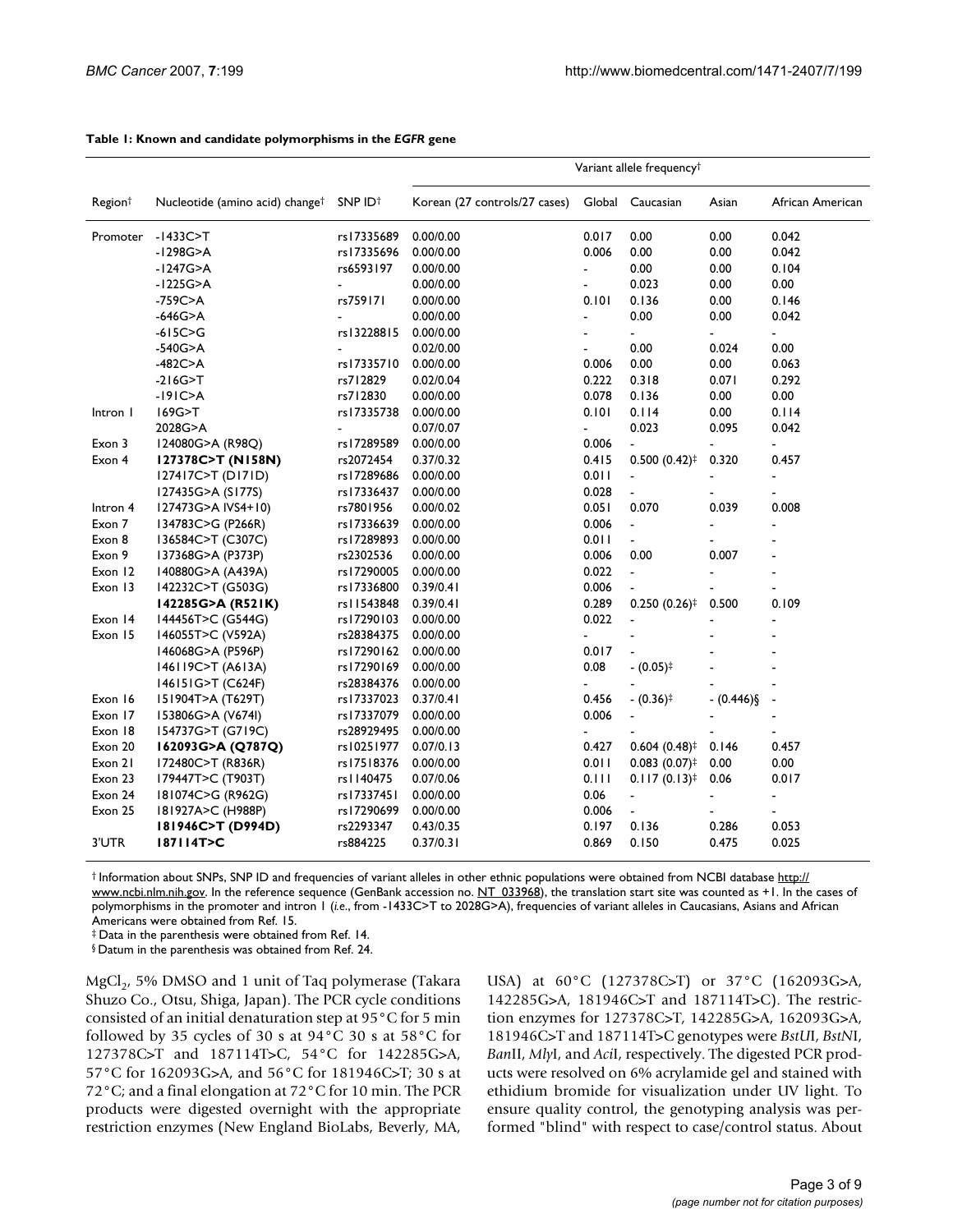**Table 2: Characteristics of the study population**

| Variable                | Cases ( $n = 582$ ) | Controls ( $n = 582$ ) |
|-------------------------|---------------------|------------------------|
| Age (years)             | $61.3 \pm 9.4$      | $60.2 \pm 9.6$         |
| Sex                     |                     |                        |
| Male                    | 467 $(80.2)^a$      | 467 (80.2)             |
| Female                  | 115(19.8)           | 115(19.8)              |
| Smoking statusb         |                     |                        |
| Current                 | 387 (66.5)          | 297 (51.0)             |
| Former                  | 85 (14.6)           | 147(25.3)              |
| Never                   | 110(18.9)           | 138(23.7)              |
| Pack-years <sup>c</sup> | $40.0 \pm 17.7$     | $34.1 \pm 17.8$        |
|                         |                     |                        |

a Numbers in parenthesis, percentage.

 $b$   $P$  < 0.001.

c In current and former smokers, *P* < 0.001

10% of the samples were randomly selected to be genotyped again by a different investigator, and the results were 100% concordant. Information about all SNPs, SNP ID and allele frequency was obtained from the NCBI homepage [17]. In the reference sequence, the translation start site was counted as +1.

#### *Statistical analysis*

The cases and controls were compared using the Student's *t*-test for continuous variables and a  $\chi^2$  test for categorical variables. Hardy-Weinberg equilibrium was tested using a goodness-of-fit  $\chi^2$  test with one degree of freedom to compare observed genotype frequencies with expected genotype frequencies among the subjects. The strength of LD between pairs of polymorphisms was measured by HaploView [20]. The haplotypes and their frequencies were estimated based on a Bayesian algorithm using the Phase program [21]. Conditional logistic regression analysis was used to calculate odds ratios (ORs) and 95% confidence intervals (CIs) for overall lung cancer, with adjustment of pack-years of smoking (as a continuous variable). In addition to the overall association analysis, we performed a stratified analysis by age (median age,  $\leq 62$  years/ $>62$ years), gender, smoking status, cigarette exposure level (median pack-years of smoking in ever-smokers,  $\leq 38$ pack-years/>38 pack-years), and tumor histology to further explore the association between *EGFR* genotypes/ haplotypes and the risk of lung cancer in each stratum. The ORs and 95% CIs in the stratification analyses were calculated using unconditional logistic regression analysis, with adjustment for gender, age or pack-years of smoking, when appropriate. The interaction between genotype and smoking was tested both with a logistic regression model that included the interaction term between genotype and smoking (pack-years of smoking or smoking exposure level), and by stratification analysis. The interaction term between genotype and smoking was not statistically significant, and this was removed from the logistic regression model. When multiple comparisons were made, the Bonferroni inequality method was used to calculate the corrected *P*-values (*Pc*-values) for multiple testing. All the analyses were performed using Statistical Analysis Software for Windows, version 8.12 (SAS institute, Gary, NC, USA).

#### **Results**

The genotype frequencies of the *EGFR* 127378C>T, 142285G>A, 162093G>A, 181946C>T and 187114T>C polymorphisms among the cases and controls and their association with lung cancer risk are shown in Table 3. The genotype distributions of the 127378C>T, 142285G>A, 162093G>A, 181946C>T and 187114T>C polymorphisms among the controls were in Hardy-Weinberg equilibrium (χ2 = 0.004, *P* = 0.95; χ2 = 0.98, *P* = 0.32;  $\chi^2$  = 1.19, *P* = 0.28;  $\chi^2$  = 1.26, *P* = 0.26; and  $\chi^2$  = 0.15, *P* = 0.70, respectively). The distribution of the 181946C>T genotypes was significantly different between the cases and controls (CC, CT and TT genotypes; 41.6%, 46.1% and 12.4% vs 36.8%, 45.9% and 17.4%; *P* = 0.04), with the frequency of the variant T allele being significantly lower in the cases than in the controls (35.5% vs 40.4%,  $P = 0.01$ ). Compared with the 181946 CT + CC genotype, the 181946 TT genotype was associated with a significantly decreased risk of lung cancer (adjusted OR = 0.63, 95% CI = 0.45–0.88, *P* = 0.007). There was no significant difference in the genotype distributions of the other four polymorphisms studied between the cases and controls.

The association between the *EGFR* 181946C>T genotypes and the risk of lung cancer was further examined after stratification according to gender, age, smoking status, and histologic types of lung cancer. The effect of the TT genotype on the risk of lung cancer was similar in males and females, as well as in younger- and older-individuals (data not shown). When the analyses were stratified by smoking status, the protective effect of the TT genotype was statistically significant in ever-smokers (adjusted OR = 0.59, 95% CI = 0.41–0.86, *P* = 0.007; Table 4) but not in never-smokers (adjusted OR =  $0.89$ ,  $95\%$  CI =  $0.45-$ 1.75, *P* = 0.73; *P* = 0.08, test for homogeneity). Lung cancers are composed of heterogeneous histological types, and the pathways of carcinogenesis differ according to the histological types of lung cancer. Therefore, the effect of the *EGFR* 181946C>T genotype on the risk of lung cancer was estimated according to the histological type of lung cancer. The protective effect of the TT genotype was pronounced in patients with small cell lung carcinoma and squamous cell carcinoma (adjusted OR = 0.32, 95% CI = 0.14–0.73, *P* = 0.007; and adjusted OR = 0.65, 95% CI = 0.41–1.01, *P* = 0.06, respectively).

We estimated the *EGFR* haplotypes of the 127378C>T, 142285G>A, 162093G>A, 181946C>T, and 187114T>C polymorphisms in the cases and controls, separately, and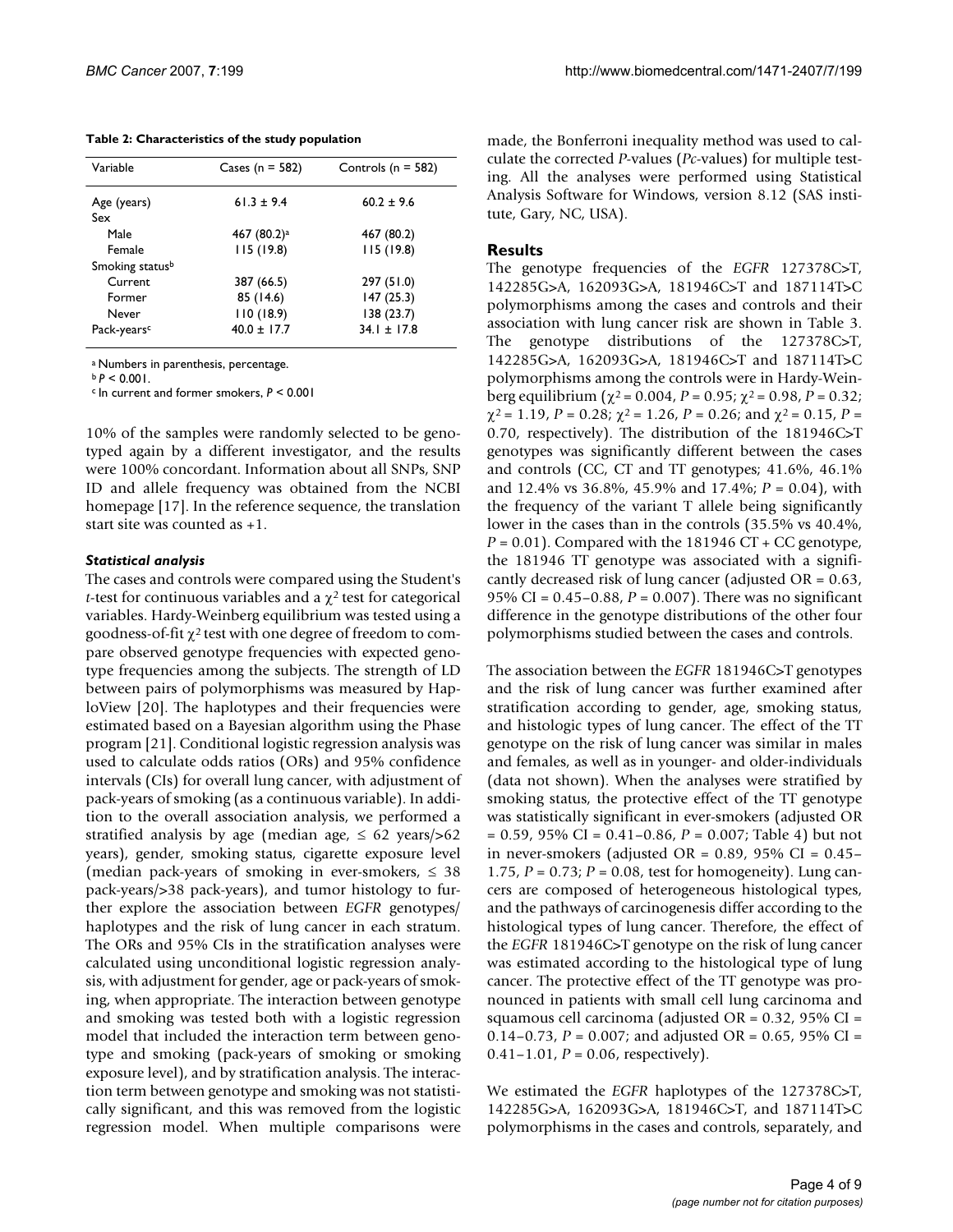| Genotypes     | Cases ( $n = 582$ ), no. |            | Controls( $n = 582$ ), no. |                 | $P^+$ | Crude OR (95% CI)     | Adjusted OR <sub>1</sub> (95% CI) |  |
|---------------|--------------------------|------------|----------------------------|-----------------|-------|-----------------------|-----------------------------------|--|
|               | M/F <sup>†</sup>         | Overall(%) | M/Ft                       | Overall(%)      |       |                       |                                   |  |
| 127378C>T     |                          |            |                            |                 |       |                       |                                   |  |
| CC            | 194/59                   | 253(43.5)  | 196/61                     | 257 (44.2) 0.61 |       | 1.00                  | 1.00                              |  |
| CT            | 208/45                   | 253 (43.5) | 216/44                     | 260(44.7)       |       | $0.99(0.77 - 1.26)$   | $1.00(0.78 - 1.28)$               |  |
| <b>TT</b>     | 65/11                    | 76 (13.1)  | 55/10                      | 65(11.2)        |       | $1.19(0.82 - 1.73)$   | $1.22(0.83 - 1.78)$               |  |
| T allele      |                          | 0.348      |                            | $0.335$ $0.51$  |       |                       |                                   |  |
| 142285G>A     |                          |            |                            |                 |       |                       |                                   |  |
| GG            | 166/40                   | 206 (35.4) | 161/54                     | 215 (36.9) 0.80 |       | 1.00                  | 1.00                              |  |
| GA            | 218/61                   | 279 (47.9) | 224/44                     | 268(46.1)       |       | $1.09(0.84 - 1.40)$   | $1.11(0.86 - 1.44)$               |  |
| AA            | 83/14                    | 97(16.7)   | 82/17                      | 99 (17.0)       |       | $1.02(0.73 - 1.44)$   | $1.05(0.74 - 1.48)$               |  |
| A allele      |                          | 0.406      |                            | 0.400 0.77      |       |                       |                                   |  |
| 162093G>A     |                          |            |                            |                 |       |                       |                                   |  |
| GG            | 337/89                   | 426 (73.2) | 343/86                     | 429 (73.7) 0.54 |       | 1.00                  | 1.00                              |  |
| GA            | 117/26                   | 143(24.6)  | 117/28                     | 145 (24.9)      |       | $0.99(0.76 - 1.30)$   | $0.96(0.73 - 1.26)$               |  |
| AA            | 13/0                     | 13(2.2)    | 7/1                        | 8(1.4)          |       | $1.64(0.67 - 3.99)$   | $1.60(0.65 - 3.97)$               |  |
| A allele      |                          | 0.145      |                            | $0.138$ 0.63    |       |                       |                                   |  |
| 181946C>T     |                          |            |                            |                 |       |                       |                                   |  |
| CC            | 195/47                   | 242 (41.6) | 181/33                     | 214 (36.8) 0.04 |       | 1.00                  | 1.00                              |  |
| CT            | 221/47                   | 268(46.1)  | 212/55                     | 267 (45.9)      |       | $0.89(0.69 - 1.14)$   | $0.89(0.69 - 1.15)$               |  |
| TT.           | 51/21                    | 72 (12.4)  | 74/27                      | 101(17.4)       |       | $0.63(0.44 - 0.90)^*$ | $0.59(0.41 - 0.85)$ **            |  |
| CC+CT         | 416/94                   | 510 (87.6) | 393/88                     | 481 (82.6) 0.02 |       | 1.00                  | 1.00                              |  |
| <b>TT</b>     | $51/21$                  | 72 (12.4)  | 74/27                      | 101(17.4)       |       | $0.67(0.49 - 0.93)^*$ | $0.63(0.45 - 0.88)$ ***,****      |  |
| T allele      |                          | 0.354      |                            | $0.403$ $0.01$  |       |                       |                                   |  |
| 187114T>C     |                          |            |                            |                 |       |                       |                                   |  |
| TT.           | 162/42                   | 204(35.1)  | 163/42                     | 205 (35.2) 0.78 |       | 1.00                  | 1.00                              |  |
| ТC            | 215/54                   | 269 (46.2) | 219/58                     | 277(47.6)       |       | $0.98(0.76 - 1.26)$   | $1.01(0.78 - 1.31)$               |  |
| <sub>CC</sub> | 90/19                    | 109 (18.7) | 90/15                      | 100(17.2)       |       | $1.10(0.79 - 1.53)$   | $1.16(0.83 - 1.63)$               |  |
| C allele      |                          | 0.418      |                            | $0.410$ $0.71$  |       |                       |                                   |  |

# **Table 3:** *EGFR* **genotypes of cases and controls, and their association with the risk of lung cancer**

† Male/Female.

 $\frac{1}{2}$  Two-sided  $\chi^2$  test for either genotype distributions or allele frequencies between the cases and controls.

¶ ORs (95% CIs) were calculated by conditional logistic analysis, adjusted for pack-years of smoking.

 $* P = 0.01$ .

 $*$  *P* = 0.005.

\*\*\*  $P = 0.007$ .

 $* \approx P = 0.32$  for the interaction term between genotype and smoking status in the multivariate analysis.

#### **Table 4: Stratification analysis of the** *EGFR* **181946C>T genotype frequencies in cases and controls**

| Variable                      | Genotype, no (%) |           |            |           |                      |                                     |       |
|-------------------------------|------------------|-----------|------------|-----------|----------------------|-------------------------------------|-------|
|                               | Cases            |           | Controls   |           | Adjusted OR (95% CI) |                                     |       |
|                               | $CC + CT$        | ТT        | CC+TT      | TТ        | CC+TT                | тт                                  | P     |
| Smoking status                |                  |           |            |           |                      |                                     |       |
| Never                         | 91(82.7)         | 19(17.2)  | 114(82.6)  | 24 (17.4) | 1.0                  | $0.89(0.45 - 1.75)$ <sup>†</sup>    | 0.73  |
| Ever‡                         | 419 (88.8)       | 53(11.2)  | 367 (82.7) | 77 (17.3) | 1.0                  | $0.59$ (0.41-0.86) <sup>†</sup> , * | 0.007 |
| $\leq$ 38 pys                 | 168(88.4)        | 22(11.6)  | 226 (84.0) | 43 (16.0) | 1.0                  | $0.64(0.37 - 1.12)^{\dagger}$       | 0.12  |
| $>$ 38 pys                    | 251 (89.0)       | 31(11.0)  | 141(80.6)  | 34 (19.4) | 1.0                  | $0.52(0.30 - 0.88)$ <sup>†</sup>    | 0.01  |
| Histologic types <sup>§</sup> |                  |           |            |           |                      |                                     |       |
| Squamous cell ca.             | 238 (88.1)       | 32(11.9)  | 481 (82.6) | 101(17.4) | 1.0                  | $0.65(0.41 - 1.01)$                 |       |
| Adenoca.                      | 173(84.4)        | 32 (15.6) | 481 (82.6) | 101(17.4) | 1.0                  | $0.82$ (0.52-1.28)                  |       |
| Small cell ca.                | 90 (92.8)        | 7(7.2)    | 481 (82.6) | 101(17.4) | 1.0                  | $0.32$ (0.14-0.73) <sup>1</sup>     |       |

† Adjusted for age and pack-years of smoking.

‡ Current and former smoker.

§ Ten large cell carcinoma cases were excluded from this analysis.

¶ Adjusted for gender and pack-years of smoking.

\* *P* = 0.08, test for homogeneity test between genotype-related ORs of never- and ever-smokers.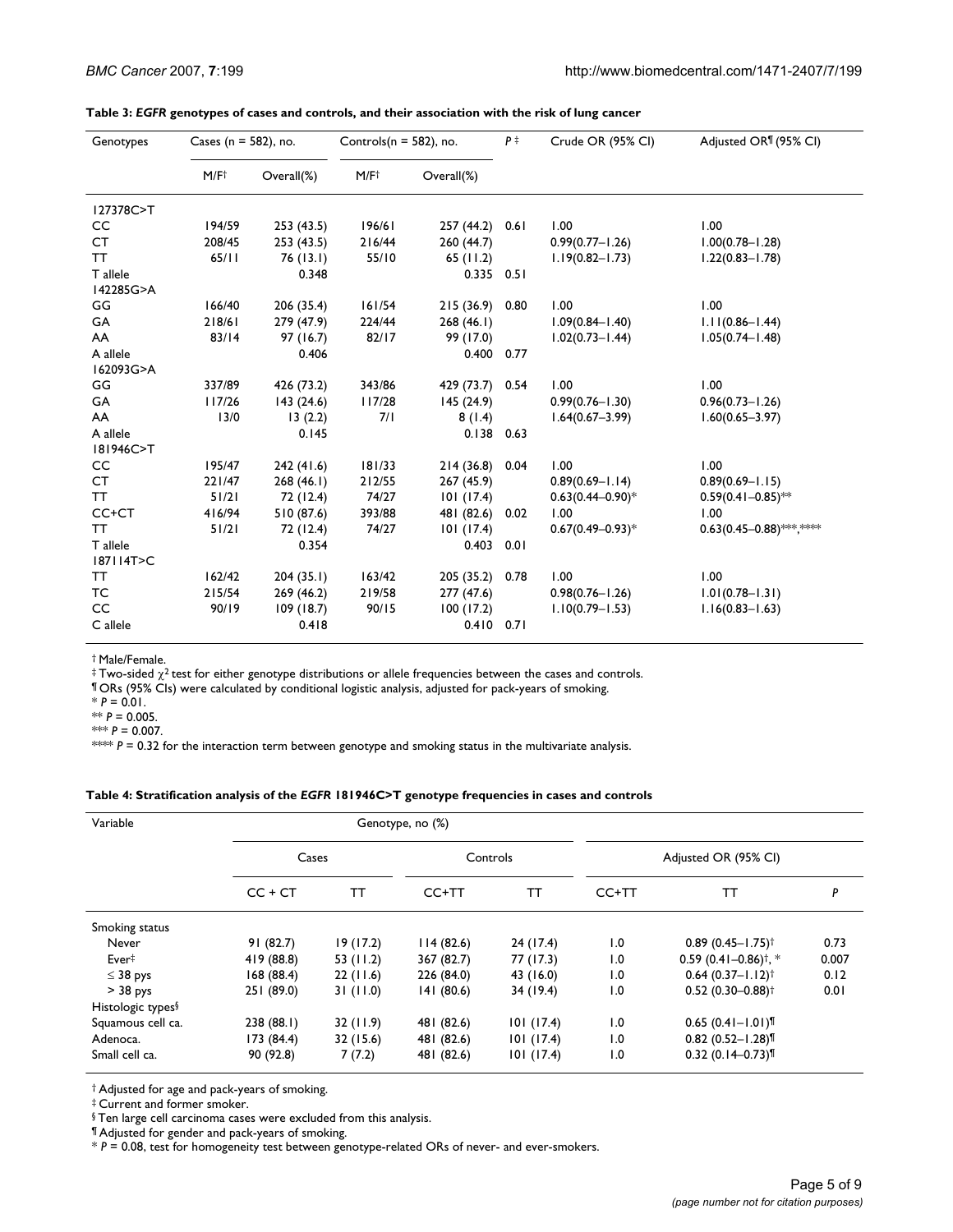

Figure 1 Linkage disequilibrium values |D'| (× 100) between *EGFR* polymorphisms among 582 healthy Koreans.

we compared their frequency distributions between the cases and controls. The five polymorphisms were not in strong LD (Fig. 1), and thus established 29 out of the 32 (25) potential haplotypes. The 25 haplotypes that had a frequency of less than 5% were pooled into a single group and included in the haplotype analysis. Table 5 shows the inferred haplotype distribution for the controls and cases, and the lung cancer risk related to each haplotype. Because the 181946TT genotype had a significant protective effect against lung cancer in the logistic regression analysis for each polymorphism, the adjusted ORs and 95% CIs were calculated using the CGGTT haplotype with the 181946T allele as the reference group. Compared to the CGGTT haplotype, the CGGCT haplotype, which is one of three haplotypes carrying the 181946C allele, was associated with a significantly increased risk of lung cancer (adjusted OR = 1.50, 95% CI = 1.09–2.07, *P* = 0.012,  $Pc = 0.048$ .

# **Discussion**

DNA sequence variations in the *EGFR* gene may lead to alteration in the production and/or activity of the EGFR, thereby causing interindividual differences in lung cancer susceptibility. To test this hypothesis, we evaluated the potential association of five *EGFR* polymorphisms (127378C>T, 142285G>A, 162093G>A, 181946C>T and 187114T>C) and the risk of lung cancer. In addition, the *EGFR* haplotypes composed of five polymorphisms were estimated, and their frequency distributions in the lung cancer cases and controls were compared. Of the five polymorphisms studied, the 181946C>T polymorphism was associated with a significantly decreased risk of lung cancer. This finding suggests that this polymorphism might be a useful marker for determining genetic susceptibility to lung cancer.

When studying polymorphisms using a limited number of subjects, low minor allele frequencies of the polymorphism may lead to null result although the polymorphism is meaningful for the risk of target disease [22-24]. In order to identify common variants (frequencies above 10%), we first determined the frequencies of the 39 reported polymorphisms in a preliminary study that included 27 healthy Koreans and 27 lung cancer cases. In the present study, we validated the presence of 11 polymorphisms in a Korean population: -540G>A, -216G>T, 2028G>A, 127378C>T, 142232C>T, 142285G>A, 151904T>A, 162093G>A, 179447T>C, 181946C>T and 187114T>C. However, the other 28 candidate polymor-

| Haplotype <sup>†</sup> | Controls ( $n = 1164$ ) | Cases (n = $1164$ ) |                                   |          |  |
|------------------------|-------------------------|---------------------|-----------------------------------|----------|--|
|                        | no. (%)                 | no. (%)             | Adjusted <sup>§</sup> OR (95% CI) | P        |  |
| <b>CGGCT</b>           | 91(7.8)                 | 118(10.1)           | $1.50(1.09 - 2.07)$               | $0.012*$ |  |
| CGGCC                  | 124(10.7)               | 110(9.5)            | $1.08(0.80 - 1.47)$               | 0.60     |  |
| <b>CGGTT</b>           | 350(30.1)               | 305 (26.2)          | 1.00                              |          |  |
| <b>TAGCC</b>           | 227 (19.5)              | 234(20.1)           | $1.24(0.97 - 1.58)$               | 0.09     |  |
| Others <sup>‡</sup>    | 372 (32.0)              | 397 (34.1)          | $1.24(0.98 - 1.54)$               | 0.07     |  |
| Global P               |                         | 0.08                |                                   |          |  |

† The order of polymorphisms is as follows: 117378C>T, 142285G>A, 162093G>A, 181946C>T and 187114T>C.

‡ Twenty-five haplotypes that had a frequency of less than 5%.

§ Adjusted for age, gender and pack-years of smoking.

\* Bonferroni corrected *P*-value = 0.048.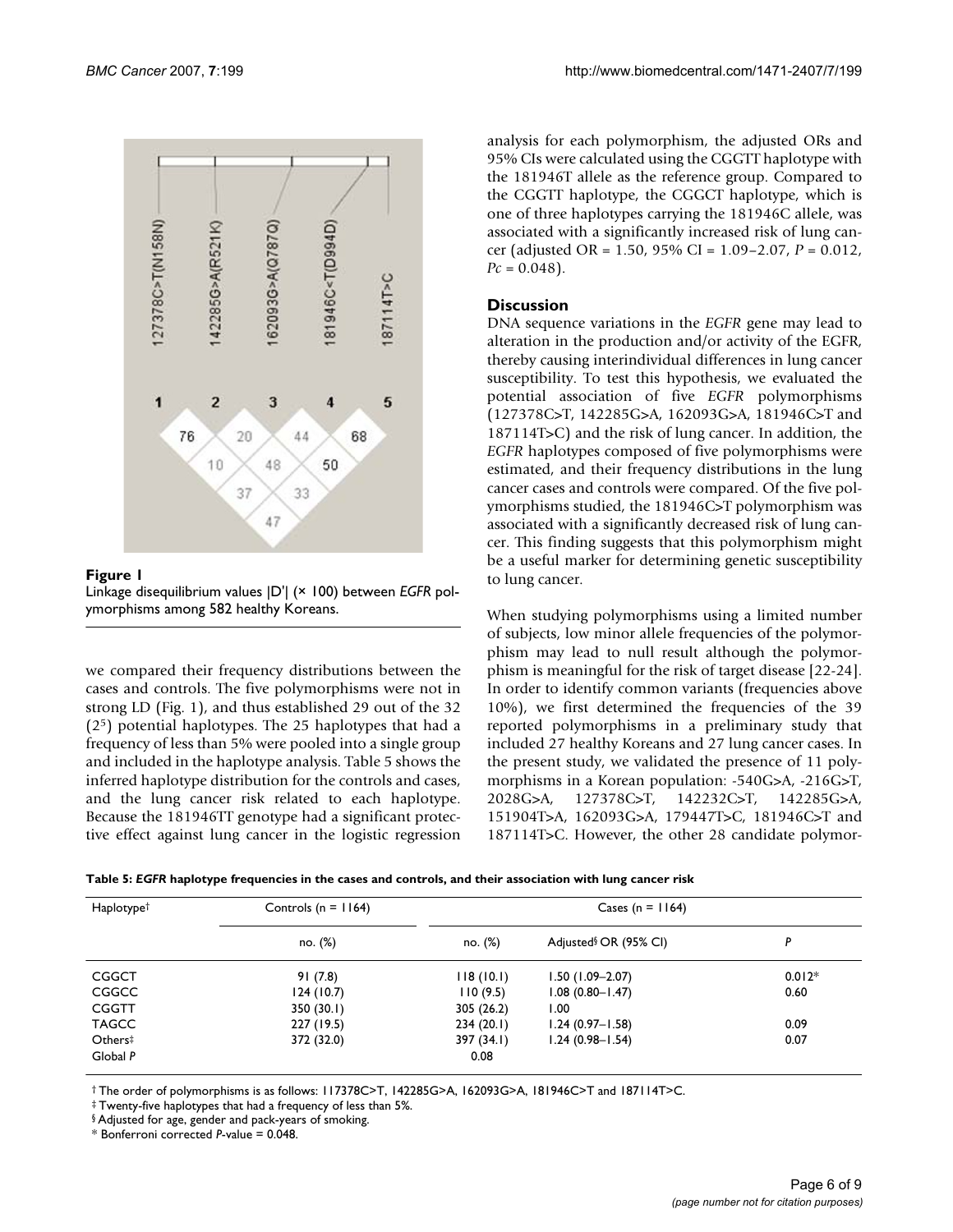phisms listed in Table 1 were not detected in the preliminary study. Considering the sample size of the study, the 127378C>T, 142232C>T, 162093G>A, 181946C>T and 187114T>C that have variant allele frequencies > 10% were subjected to a case-control study to examine their association with lung cancer risk.

A few studies have investigated the association between *EGFR* polymorphisms and the risk of human cancer [\[25](#page-7-1)- 27]. A  $(CA)$ <sub>n</sub> dinucleotide repeat polymorphism in intron 1 of the *EGFR* gene has been shown to affect the basal transcription activity of the *EGFR* gene; subjects with short CA repeats have been shown to have increased *EGFR* expression [28,29]. Moreover, Kang et al. [\[25\]](#page-7-1) reported that Puerto Rican subjects having a lower number of CA repeats showed an increased risk of oral cancer. In contrast, we found that this dinucleotide polymorphism does not significantly contribute to the genetic susceptibility to lung cancer in Koreans [26], and we therefore excluded this polymorphism from the current study. In addition to the  $(CA)$ <sub>n</sub> repeat polymorphism, the -216G>T polymorphism, located in a Sp1 recognition site of the *EGFR* promoter, has been shown to increase the promoter activity by 30% [\[15](#page-7-2)]. This polymorphism has also been associated with an increased risk of glioblastoma in a European Caucasian population [27]. Despite its functional significance, the -216G>T polymorphism was not included in an association analysis in the present study because the frequency of the -216G>T polymorphism was rare (1.9%) among the 27 healthy Koreans in the preliminary study. Therefore, additional studies with larger sample sizes are needed to determine the effect of the -216G>T polymorphism on the risk of lung cancer in a Korean population.

A nonsynonymous 142285G>A (R521K) polymorphism, located in the extracellular ligand-binding domain of the *EGFR* gene has been shown to decrease ligand binding affinity, thus attenuating growth stimulation, tyrosine kinase activation and the induction of protooncogenes such as *FOS*, *JUN*, and *MYC* [13]. In the present study, however, this nonsynonymous polymorphism was not associated with the risk of lung cancer. The frequency of the variant 521K allele reported in the NIH database [17] shows remarkable variation between different ethnic groups (0.109 of African Americans, 0.250 of Caucasians, and 0.500 of Asians). Therefore, further studies are needed to clarify the association between the R521K polymorphism and lung cancer in different ethnic populations.

In the present study, individuals carrying the 181946 TT genotype were at a significantly decreased risk of lung cancer in comparison to those individuals with the 181946 CT or CC genotype. The mechanism underlying the association between the 181946C>T polymorphism and lung cancer risk remains to be elucidated. Because the 181946C>T polymorphism does not result in an amino acid change, nor does it reside within the functional domain, the observed effect of the 181946C>T polymorphism on lung cancer may be due to LD with other functional *EGFR* variant(s) that were not tested in this study. Therefore, additional studies are needed to detect the other functional variants in the *EGFR* gene and their associations with lung cancer.

Another interesting finding of this study was an interaction between the *EGFR* polymorphism and tobacco smoking. The *EGFR* 181946C>T polymorphism was significantly associated with the risk of lung cancer in the smokers but not in the never-smokers, which reflects a gene-environment interaction. However, because the interaction term between the genotype and smoking was not statistically significant in the multivariate logistic regression analysis ( $P = 0.32$  for the interaction term), the failure to observe a significant effect in never-smokers might be due to the relatively small number of subjects in this group. Therefore, additional studies must be conducted with a greater number of subjects in order to confirm these findings.

Recent studies have demonstrated that the haplotype has greater power to detect disease associations than an individual polymorphism on account of LD with the diseasecausative variants. In addition, haplotype analysis offers the advantages of not assuming that any of the genotyped polymorphisms are functional, and it allows for the possibility of an ungenotyped functional variant to be in LD with the genotyped polymorphisms [30-32]. Therefore, our investigation was extended to analyze the *EGFR* haplotypes composed of the 127378C>T, 142285G>A, 162093G>A, 181946C>T and 187114T>C polymorphisms. In the haplotype analysis, only one (the CGGCT haplotype) of the three haplotypes carrying the 181946C allele was associated with a significantly increased risk of lung cancer in comparison to the CGGTT haplotype with the 181946T allele. These results also suggest that haplotype analysis may be a more suitable tool for assessing the disease-association than the individual polymorphism. However, the result of this haplotype analysis should be interpreted with caution due to a limitation of the computational methods used for haplotype estimation. The computational methods can be used to effectively and accurately predict haplotypes in genetic regions with pronounced LD but not in regions where marked LD is not maintained [33,34]. Therefore, since the five *EGFR* polymorphisms studied were not in strong LD, it is possible that there may have been an estimation error in the *EGFR* haplotype estimation. In addition, because this study was designed to evaluate the effects of *EGFR* polymorphisms on the risk of overall lung cancer, the stratification analy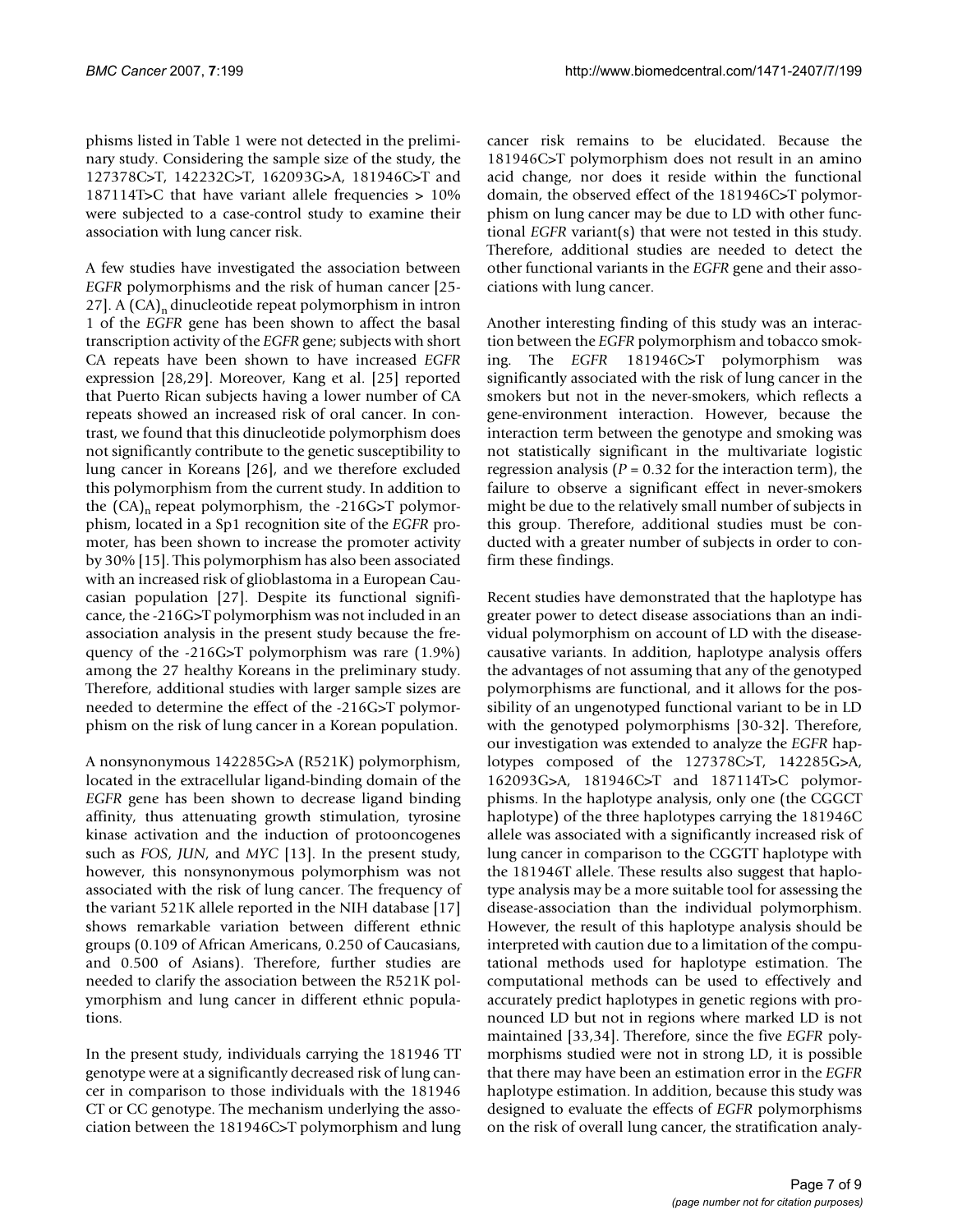ses according to age, gender, smoking status and tumor histology might have a type I error (due to multiple comparisons) and/or a type II error (due to the small number of subjects in the subgroups). Therefore, additional studies with larger sample sizes are required to confirm our findings.

### **Conclusion**

In this study, we tested the hypothesis that polymorphisms in the *EGFR* gene can affect the risk of lung cancer in the general population. We found that the 181946C>T polymorphism was associated with the risk of lung cancer. This result suggests that the *EGFR* 181946C>T polymorphism could be used as a marker for the genetic susceptibility to lung cancer; however, additional studies with larger sample sizes are needed to confirm our findings. Future studies on the other *EGFR* sequence variants and their biological function are also needed in order to understand the role of the 181946C>T polymorphism in determining the risk of lung cancer. Moreover, because genetic polymorphisms often vary between different ethnic groups, further studies are needed to clarify the association of the *EGFR* polymorphisms with the risk of lung cancer in diverse ethnic populations.

#### **Abbreviations used**

EGFR, epidermal growth factor receptor; SNP, single nucleotide polymorphisms; LD, linkage disequilibrium; OR, odds ratio; CI, confidence interval; *Pc*-value, Bonferroni corrected *P*-value.

# **Competing interests**

The author(s) declare that they have no competing interests.

# **Authors' contributions**

JEC, SHP and KMK participated in the design of study, and carried out sequencing and genotyping, and participated in statistical analysis and interpretation of data. WKL and SK participated in the design of study, and analysis and interpretation of data. SIC, CHK, THJ participated in the design of study and collected clinical data. YMK, YCK and SBH participated in the design of study and helped to draft the manuscript. JYP conceived the study and participated in the design of study, analysis and interpretation of data, drafting the article and final approval of this version. All authors read and approved the final manuscript.

#### **Acknowledgements**

This study is supported in part by a grant from the national R&D Program for Cancer Control Ministry of Health & Welfare, Republic of Korea (0720550-2), and in part by the Brain Korea 21 Project in 2006

#### **References**

1. Ponder BA: **[Cancer genetics.](http://www.ncbi.nlm.nih.gov/entrez/query.fcgi?cmd=Retrieve&db=PubMed&dopt=Abstract&list_uids=11357140)** *Nature* 2001, **411:**336-341.

- 2. Sekido Y, Fong KM, Minna JD: **[Molecular genetics of lung cancer.](http://www.ncbi.nlm.nih.gov/entrez/query.fcgi?cmd=Retrieve&db=PubMed&dopt=Abstract&list_uids=12471176)** *Ann Rev Med* 2003, **54:**73-87.
- 3. Gazdar AF, Shigematsu H, Herz J, Minna JD: **Mutations and addiction to** *EGFR***[: the Achilles 'heal' of lung cancers?](http://www.ncbi.nlm.nih.gov/entrez/query.fcgi?cmd=Retrieve&db=PubMed&dopt=Abstract&list_uids=15464447)** *Trends Mol Med* 2004, **10:**481-486.
- 4. Mao L: **[Recent advances in the molecular diagnosis of lung](http://www.ncbi.nlm.nih.gov/entrez/query.fcgi?cmd=Retrieve&db=PubMed&dopt=Abstract&list_uids=12362277) [cancer.](http://www.ncbi.nlm.nih.gov/entrez/query.fcgi?cmd=Retrieve&db=PubMed&dopt=Abstract&list_uids=12362277)** *Oncogene* 2002, **21:**6960-6969.
- 5. Yarden Y, Sliwkowski MX: **[Untangling the ErbB signaling net](http://www.ncbi.nlm.nih.gov/entrez/query.fcgi?cmd=Retrieve&db=PubMed&dopt=Abstract&list_uids=11252954)[work.](http://www.ncbi.nlm.nih.gov/entrez/query.fcgi?cmd=Retrieve&db=PubMed&dopt=Abstract&list_uids=11252954)** *Nat Rev Mol Cell Biol* 2001, **2:**127-137.
- 6. Arteaga CL: **[Overview of epidermal growth factor receptor](http://www.ncbi.nlm.nih.gov/entrez/query.fcgi?cmd=Retrieve&db=PubMed&dopt=Abstract&list_uids=12422308) [biology and its role as therapeutic target in human neoplasia.](http://www.ncbi.nlm.nih.gov/entrez/query.fcgi?cmd=Retrieve&db=PubMed&dopt=Abstract&list_uids=12422308)** *Semin Oncol* 2002, **29:**3-9.
- 7. Jorissen RN, Walker F, Pouliot N, Garrett TP, Ward CW, Burgess AW: **[Epidermal growth factor receptor: mechanisms of acti](http://www.ncbi.nlm.nih.gov/entrez/query.fcgi?cmd=Retrieve&db=PubMed&dopt=Abstract&list_uids=12648464)[vation and signaling.](http://www.ncbi.nlm.nih.gov/entrez/query.fcgi?cmd=Retrieve&db=PubMed&dopt=Abstract&list_uids=12648464)** *Exp Cell Res* 2003, **284:**31-53.
- <span id="page-7-0"></span>8. Sun T, Miao X, Zhang X, Tan W, Xiong P, Lin D: **Polymorphisms of death pathway genes** *FAS* **and** *FASL* **[in esophageal squa](http://www.ncbi.nlm.nih.gov/entrez/query.fcgi?cmd=Retrieve&db=PubMed&dopt=Abstract&list_uids=15240787)[mous-cell carcinoma.](http://www.ncbi.nlm.nih.gov/entrez/query.fcgi?cmd=Retrieve&db=PubMed&dopt=Abstract&list_uids=15240787)** *J Natl Cancer Inst* 2004, **96:**1030-1036.
- 9. Jang JS, Lee SJ, Choi JE, *et al.*: *Methyl-CpG binding domain 1* **gene polymorphisms and risk of primary lung cacner.** *Cancer Epidemiol Biomark Prev* 2005, **14:**2474-80.
- 10. Zhang X, Miao X, Guo Y, *et al.*: **Genetic polymorphisms in cell cycle regulatory genes** *MDM2* **and** *TP53* **[are associated with](http://www.ncbi.nlm.nih.gov/entrez/query.fcgi?cmd=Retrieve&db=PubMed&dopt=Abstract&list_uids=16287156) [susceptibility to lung cancer.](http://www.ncbi.nlm.nih.gov/entrez/query.fcgi?cmd=Retrieve&db=PubMed&dopt=Abstract&list_uids=16287156)** *Hum Mutat* 2006, **27:**110-7.
- 11. Park JY, Park JM, Jang JS, Choi JE, Kim KM, Cha SI, Kim CH, Kang YM, Lee WK, Kam S, Park RW, Kim IS, Lee JT, Park JY: *Caspase 9* **[pro](http://www.ncbi.nlm.nih.gov/entrez/query.fcgi?cmd=Retrieve&db=PubMed&dopt=Abstract&list_uids=16687442)[moter polymorphisms and risk of primary lung cancer.](http://www.ncbi.nlm.nih.gov/entrez/query.fcgi?cmd=Retrieve&db=PubMed&dopt=Abstract&list_uids=16687442)** *Hum Mol Genet* 2006, **15:**1963-1971.
- 12. Chrysogelos SA: **Chromatin structure of the** *EGFR* **[gene sug](http://www.ncbi.nlm.nih.gov/entrez/query.fcgi?cmd=Retrieve&db=PubMed&dopt=Abstract&list_uids=8284222)[gests a role for intron 1 sequences in its regulation in breast](http://www.ncbi.nlm.nih.gov/entrez/query.fcgi?cmd=Retrieve&db=PubMed&dopt=Abstract&list_uids=8284222) [cancer cells.](http://www.ncbi.nlm.nih.gov/entrez/query.fcgi?cmd=Retrieve&db=PubMed&dopt=Abstract&list_uids=8284222)** *Nucleic Acids Res* 1993, **21:**5736-5741.
- 13. Morial T, Kobrin MS, Hope C, Speck L, Korc M: **A variant** *epidermal growth factor receptor* **[exhibits altered type alpha trans](http://www.ncbi.nlm.nih.gov/entrez/query.fcgi?cmd=Retrieve&db=PubMed&dopt=Abstract&list_uids=7937865)[forming growth factor binding and transmembrane](http://www.ncbi.nlm.nih.gov/entrez/query.fcgi?cmd=Retrieve&db=PubMed&dopt=Abstract&list_uids=7937865) [signaling.](http://www.ncbi.nlm.nih.gov/entrez/query.fcgi?cmd=Retrieve&db=PubMed&dopt=Abstract&list_uids=7937865)** *Proc Natl Acad Sci USA* 1994, **91:**10217-10221.
- 14. Frederick L, Wang XY, Eley G, James CD: **Diversity and frequency of** *epidermal growth factor receptor* **[mutations in human gliob](http://www.ncbi.nlm.nih.gov/entrez/query.fcgi?cmd=Retrieve&db=PubMed&dopt=Abstract&list_uids=10728703)[lastoma.](http://www.ncbi.nlm.nih.gov/entrez/query.fcgi?cmd=Retrieve&db=PubMed&dopt=Abstract&list_uids=10728703)** *Cancer Res* 2000, **60:**1383-1387.
- <span id="page-7-2"></span>15. Liu W, Innocenti F, Wu MH, Desai AA, Dolan ME, Cook EH Jr, Ratain MJ: **A functional common polymorphism in a Sp1 recognition site of the** *epidermal growth factor receptor* **[gene promoter.](http://www.ncbi.nlm.nih.gov/entrez/query.fcgi?cmd=Retrieve&db=PubMed&dopt=Abstract&list_uids=15665278)** *Cancer Res* 2005, **65:**46-53.
- 16. Hsieh YY, Chang CC, Tsai FJ, Lin CC, Tsai CH: **T homozygote and allele of epidermal growth factor receptor 2073 gene polymorphism are associated with higher susceptibility to** endometriosis and leiomyomas. **83:**796-799.
- 17. [<http://www.ncbi.nlm.nih.gov/SNP>].
- 18. Park SH, Choi JE, Kim EJ, Jang JS, Lee WK, Cha SI, Kim CH, Kam S, Kim DS, Park RW, Kim YC, Han SB, Jung TH, Park JY: **Polymorphisms in the** *FAS* **and** *FASL* **[genes and risk of lung cancer in a](http://www.ncbi.nlm.nih.gov/entrez/query.fcgi?cmd=Retrieve&db=PubMed&dopt=Abstract&list_uids=17014925) [Korean population.](http://www.ncbi.nlm.nih.gov/entrez/query.fcgi?cmd=Retrieve&db=PubMed&dopt=Abstract&list_uids=17014925)** *Lung Cancer* 2006, **54:**303-308.
- 19. Jun HJ, Park SH, Lee WK, Choi JE, Jang JS, Kim EJ, Cha SI, Kim DS, Kam S, Kim CH, Kang YM, Jung TH, Park JY: **Combined effects of** *p73* **and** *MDM2* **[polymorphisms on the risk of lung cancer.](http://www.ncbi.nlm.nih.gov/entrez/query.fcgi?cmd=Retrieve&db=PubMed&dopt=Abstract&list_uids=17013834)** *Mol Carcinog* 2007, **46:**100-105.
- 20. [<http://www.broad.mit.edu/mpg/haploview>].<br>21. Stephens M, Smith MJ, Donnelly P: A new
- Stephens M, Smith MJ, Donnelly P: [A new statistical method for](http://www.ncbi.nlm.nih.gov/entrez/query.fcgi?cmd=Retrieve&db=PubMed&dopt=Abstract&list_uids=11254454) **[haplotype reconstruction from population data.](http://www.ncbi.nlm.nih.gov/entrez/query.fcgi?cmd=Retrieve&db=PubMed&dopt=Abstract&list_uids=11254454)** *Am J Hum Genet* 2001, **68:**978-989.
- 22. Risch NJ: **[Searching for genetic determinants in the new mil](http://www.ncbi.nlm.nih.gov/entrez/query.fcgi?cmd=Retrieve&db=PubMed&dopt=Abstract&list_uids=10866211)[lennium.](http://www.ncbi.nlm.nih.gov/entrez/query.fcgi?cmd=Retrieve&db=PubMed&dopt=Abstract&list_uids=10866211)** *Nature* 2000, **405:**847-856.
- 23. Brennan P: **Gene-environment interaction and aetiology of cancer: what does it mean and how cancer we measure it?** *Carcinog* 2002, **23:**381-387.
- 24. Becker N, Nieters A, Rittgen W: **Single nucleotide polymorphism-disease relationship: statistical issues for the performance of association studies.** *Mut Res* 2003, **525:**11-18.
- <span id="page-7-1"></span>25. Kang D, Gridley G, Huang WY, Engel LS, Winn DM, Brown LM, Bravo-Otero E, Wu T, Diehl SR, Hayes RB: **Microsatellite polymorphisms in the epidermal growth factor receptor (***EGFR***) gene and the transforming growth factor- (***TGFA***[\) gene and](http://www.ncbi.nlm.nih.gov/entrez/query.fcgi?cmd=Retrieve&db=PubMed&dopt=Abstract&list_uids=15864136) [risk of oral cancer in Puerto Rico.](http://www.ncbi.nlm.nih.gov/entrez/query.fcgi?cmd=Retrieve&db=PubMed&dopt=Abstract&list_uids=15864136)** *Pharmacogenet Genomics* 2005, **15:**343-347.
- 26. Lee SJ, Kim KM, Chae MH, Lee WK, Kam S, Cha SI, Han HS, Kim CH, Kang YM, Han SB, Park JY: **No association between dinucleotide**